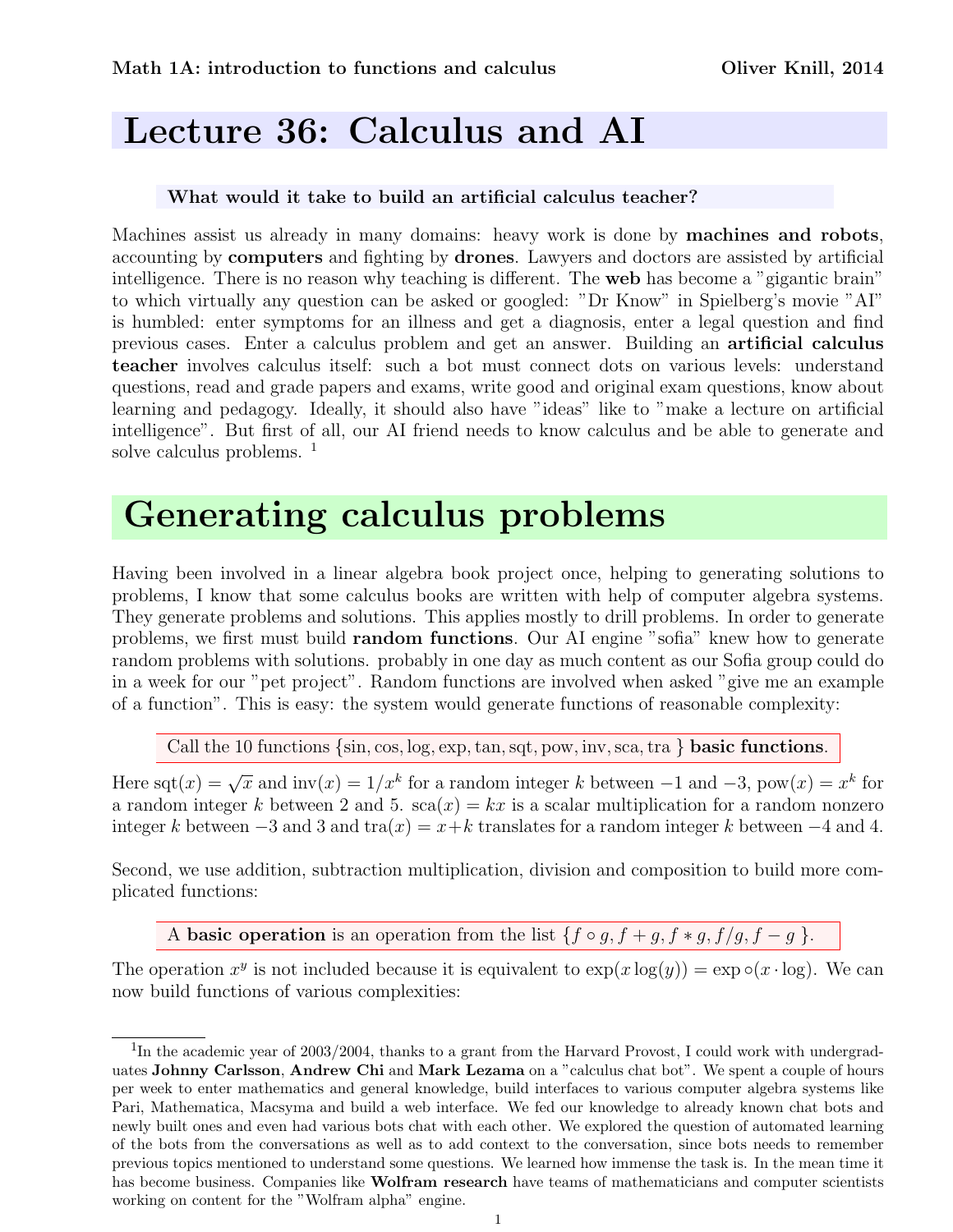A random function of complexity  $n$  is obtained by taking  $n$  random basic functions  $f_1, \ldots, f_n$ , and n random basic operators  $\oplus_1, \ldots, \oplus_n$  and forming  $f_n \oplus_n f_{n-1} \oplus_{n-1}$  $\cdots \oplus_2 f_1 \oplus_1 f_0$  where  $f_0(x) = x$  and where we start forming the function from the right.

- 1 Visitor: "Give me an easy function": Sofia looks for a function of complexity one: like  $x \tan(x)$ , or  $x + \log(x)$ , or  $-3x^2$ , or  $x/(x-3)$ .
- **2** Visitor: "Give me a function": Sofia returns a random function of complexity two: **v** istor. Give the a function of some returns a random function  $x \sin(x) - \tan(x)$ , or  $-e^{\sqrt{x}} + \sqrt{x}$  or  $x \sin(x)/\log(x)$  or  $\tan(x)/x^4$ .
- 3 Visitor: "Give me a difficult function": Sofia builds a random function of complexity four like  $x^4 e^{-\cos(x)} \cos(x) + \tan(x)$ , or  $x-$ ا∪ا<br>∕  $\overline{x}$ -e<sup>x</sup>+log(x)+cos(x), or  $(1+x)(x \cot(x)-\log(x))/x^2$ , or  $(-x + \sin(x + 3) - 3)\csc(x)$

Now, we can build a random calculus problem. To give you an idea, here are some templates for integration problems:

A random integration problem of complexity  $n$  is a sentence from the sentence list { "Integrate  $f(x) = F(x)$ ", "Find the anti-derivative of  $F(x)$ ", "What is the integral of  $f(x) = F(x)$ <sup>n</sup>, "You know the derivative of a function is  $f'(x) = F(x)$ . Find  $f(x)$ .", where F is a random function of complexity n.

- 4 Visitor "Give me a differentiation problem". Sofia: Differentiate  $f(x) = x \sin(x) \frac{1}{x^2}$  $\frac{1}{x^2}$ . The answer is  $\frac{2}{x^3} + \sin(x) + x \cos(x)$ .
- **5** Visitor: "Give me a difficult integration problem". Sofia: Find f if  $f'(x) = \frac{1}{x} +$  $(3\sin^2(x) + \sin(\sin(x)))\cos(x)$ . The answer is  $\log(x) + \sin^3(x) - \cos(\sin(x))$ .
- 6 Visitor: "Give me an easy extremization problem". Sofia: Find the extrema of  $f(x) =$  $x/\log(x)$ . The answer is  $x=e$ .
- 7 Visitor: Give me an extremization problem". Sofia: Find the maxima and minima of  $f(x) = x - x^4 + \log(x)$ . The extrema are

$$
-\frac{\sqrt{\left(9+\sqrt{3153}\right)^{2/3}-8\sqrt[3]{6}}+\sqrt{8\sqrt[3]{6}-\left(9+\sqrt{3153}\right)^{2/3}\left(1+6\sqrt{\frac{2}{9+\sqrt{3153}-8\sqrt[3]{6\left(9+\sqrt{3153}\right)}}}\right)}}{\sqrt{22^{5/6}\sqrt[3]{3}\sqrt[6]{9+\sqrt{3153}}}}
$$

.

The last example shows the perils of random generation. Even so the function had decent complexity, the solution was difficult. Solutions can even be transcendental. This is not a big deal: just generate a new problem. By the way, all the above problems and solutions have been generated by Sofia. The dirty secret of calculus books is that there are maybe a thousand different type of questions which are usually asked. This is a reason why textbooks have become boring clones of each other and companies like "Aleks", "demidec" etc exist which constantly mine the web and course sites like this and homework databases like "webwork" which contain thousands of pre-compiled problems in which randomness is already built in.

Automated problem generation is the "fast food" of teaching and usually not healthy. But like "fast food" has evolved, we can expect more and more computer assisting in calculus teaching.

Be assured that for this course, the problems have been written by hand (I sometimes use Mathematica to see whether answers are reasonable). Handmade problems can sometimes a bit "rough" but hopefully some were more interesting. I feel that it is not fair to feed computer generated problems to humans. It is possible to write a program giving an answer to "Write me a final